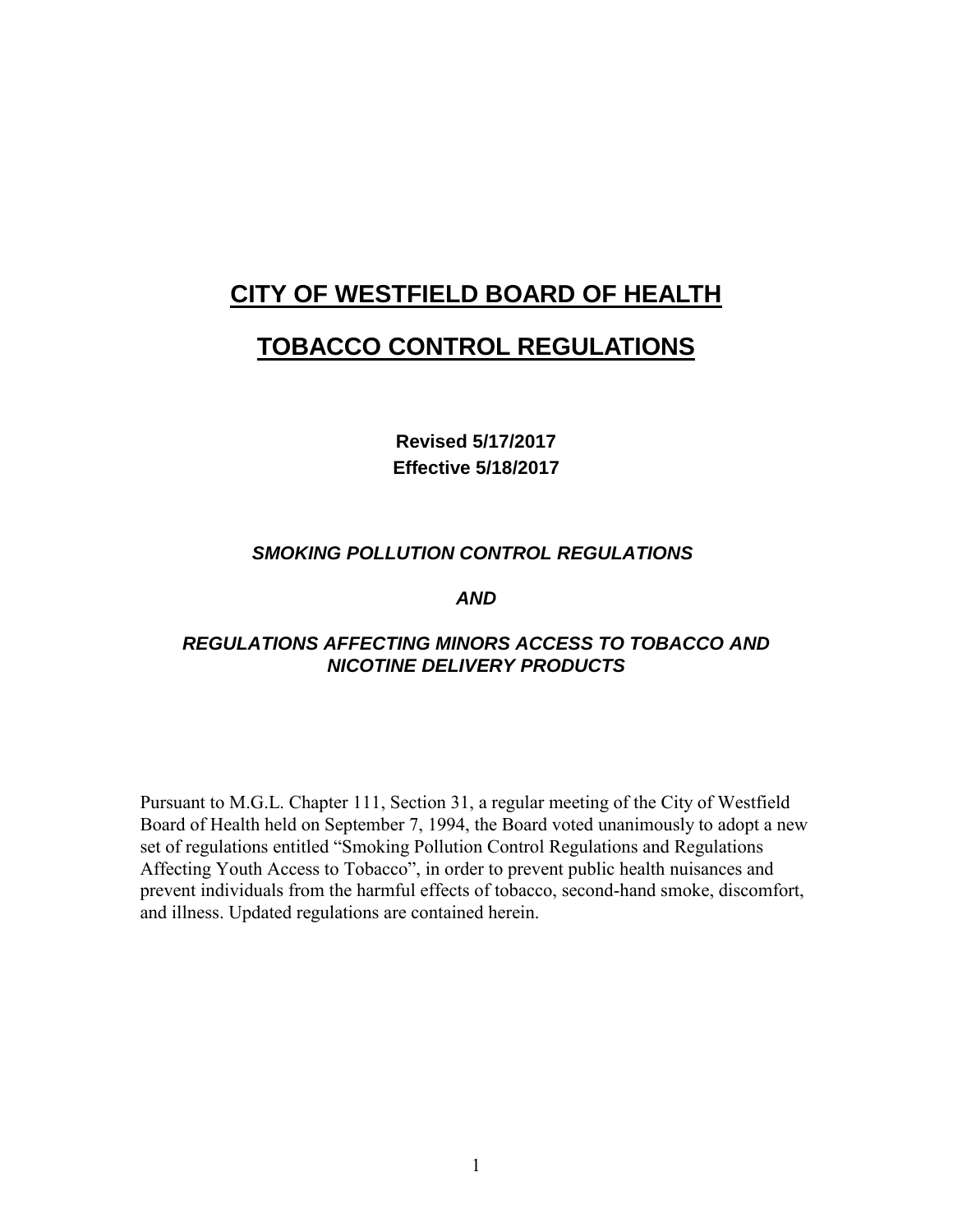## **DEFINITIONS**

## **SECTION 1**

For the purpose of these regulations the following shall apply.

**Business:** means any sole partnership, joint venture, corporation or other business entity formed for profit-making purposes including retail establishments where goods or services are sold as well as professional corporations and other entities where legal, medical, dental, engineering, architectural, volunteer or other professional services are delivered.

**Cigar:** any roll of tobacco that is wrapped in leaf tobacco or in any substance containing tobacco with or without a tip or mouthpiece not otherwise defined as a cigarette under Massachusetts General Law, Chapter 64C, Section 1, Paragraph 1.

**E-Cigarette:** any electronic Nicotine Delivery Product composed of a mouthpiece, heating element, battery and/or electronic circuits that provides a vapor of liquid nicotine to the user, or relies on vaporization of any liquid or solid nicotine. This term shall include such devices whether they are manufactured as e-cigarettes, e-cigars, e-pipes or under any other product name.

**Educational Institution:** any public or private college, school, professional school, scientific or technical institution, university or other institution furnishing a program of higher education.

**Employee:** any person who is employed by any employer in the consideration for direct or indirect monetary wages or profit, and any person who volunteers his or her services for a non-profit entity.

**Employer:** any person, partnership, association, corporation, trust, including a municipal corporation, or non-profit entity, or other organized group of individuals which employs the services of one or more individual persons.

**Health Care Institution:** an individual, partnership, association, corporation or trust or any person or group of persons that provides health care services and employs health care providers licensed, or subject to licensing, by the Massachusetts Department of Public Health under M.G.L. c. 112 or a retail establishment that provides pharmaceutical goods and services and is subject to the provisions of 247 CMR 6.00. Health care institutions include, but are not limited to, hospitals, clinics, health centers, pharmacies, drug stores, doctor offices, optician/optometrist offices and dentist offices.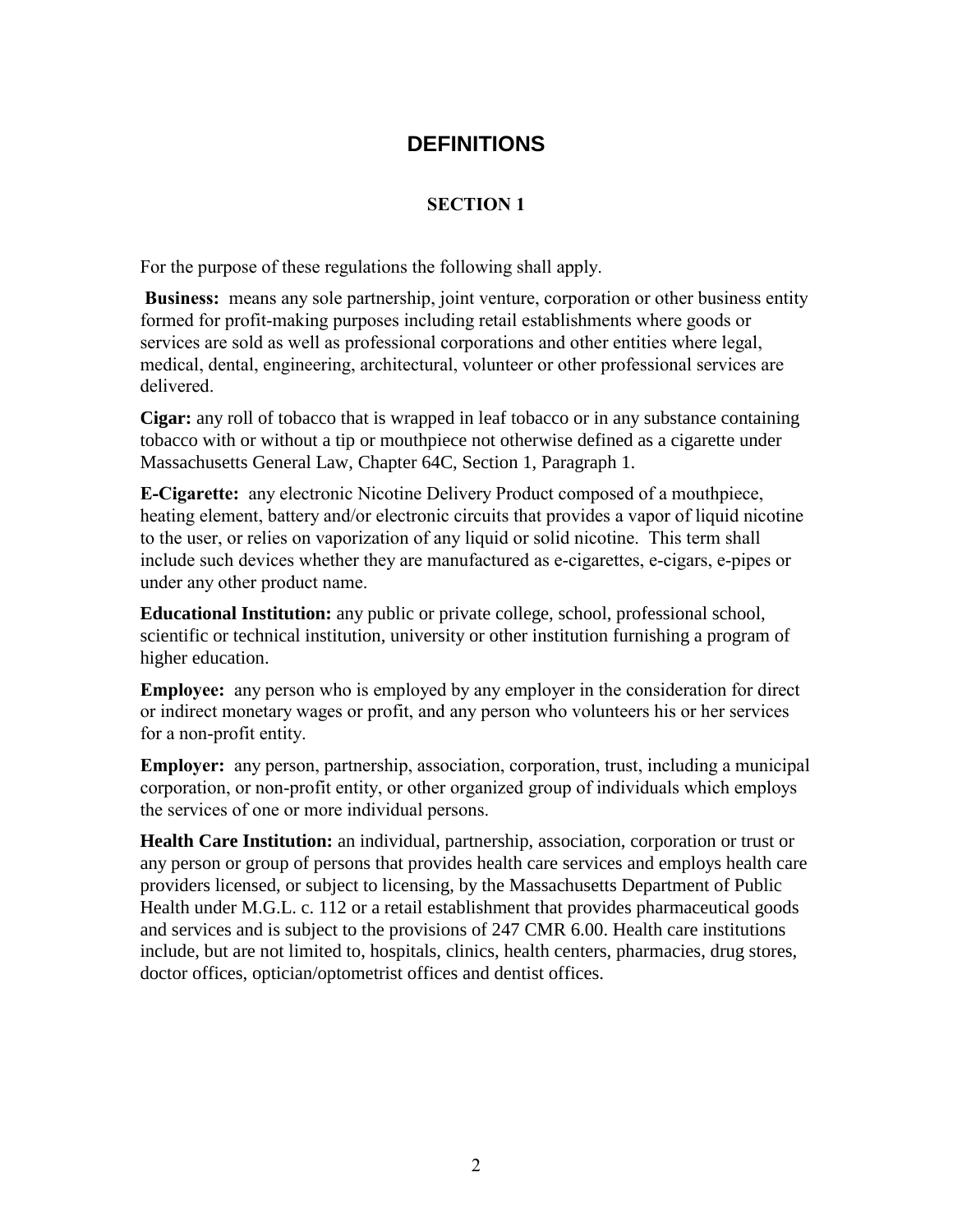**Nicotine Delivery Product:** any article or product made wholly or in part of a tobacco substitute or otherwise containing nicotine that is expected or intended for human consumption, but not including a tobacco substitute prescribed by a licensed physician or a product that has been approved by the United States Food and Drug Administration for sale as a tobacco use cessation or harm reduction product or for other medical purposes and which is being marketed and sold solely for that approved purpose. Nicotine Delivery Product includes, but is not limited to, e-cigarettes.

**Proprietor:** one who has the legal right or exclusive title to a business. Examples include owner, corporation, partnership, trust, association, franchisee, etc.

**Non-Residential Roll-Your-Own (RYO) Machine:** a mechanical device made available for use (including to an individual who produces cigars, cigarettes, smokeless tobacco, pipe tobacco, or roll-your-own tobacco solely for the individual's own personal consumption or use) that is capable of making cigarettes, cigars or other tobacco products. RYO machines located in private homes used for solely personal consumption are not Non-Residential RYO Machines.

**Self Service Display**: a display from which individual packs or cartons of tobacco products or nicotine delivery products may be selected by a customer.

**Smoking**: the lighting of a cigar, cigarette, pipe or other tobacco product or possessing a lighted cigar, cigarette, pipe or other tobacco or non-tobacco product designed to be combusted or vaporized, and inhaled.

**Smoking bar:** an establishment that primarily is engaged in the retail sale of tobacco products for consumption by customers on the premises and is required by Mass. General Law Ch. 270, §22 to maintain a valid permit to operate a smoking bar issued by the Massachusetts Department of Revenue. "Smoking bar" shall include, but not be limited to, those establishments that are commonly known as "cigar bars" and "hookah bars.

**Tobacco and Nicotine Delivery Product Sales Permit:** a permit issued by the Westfield Board of Health, which entitles an establishment to sell tobacco products in the City of Westfield for a period of one year from January 1 to December 31 of any calendar year.

**Vending Machine:** any machine or device designed for or used for the vending of cigarettes, cigars, tobacco, tobacco products or nicotine delivery products upon the insertion of coins, trade checks or slugs swipe cards, slips or any other form of payment.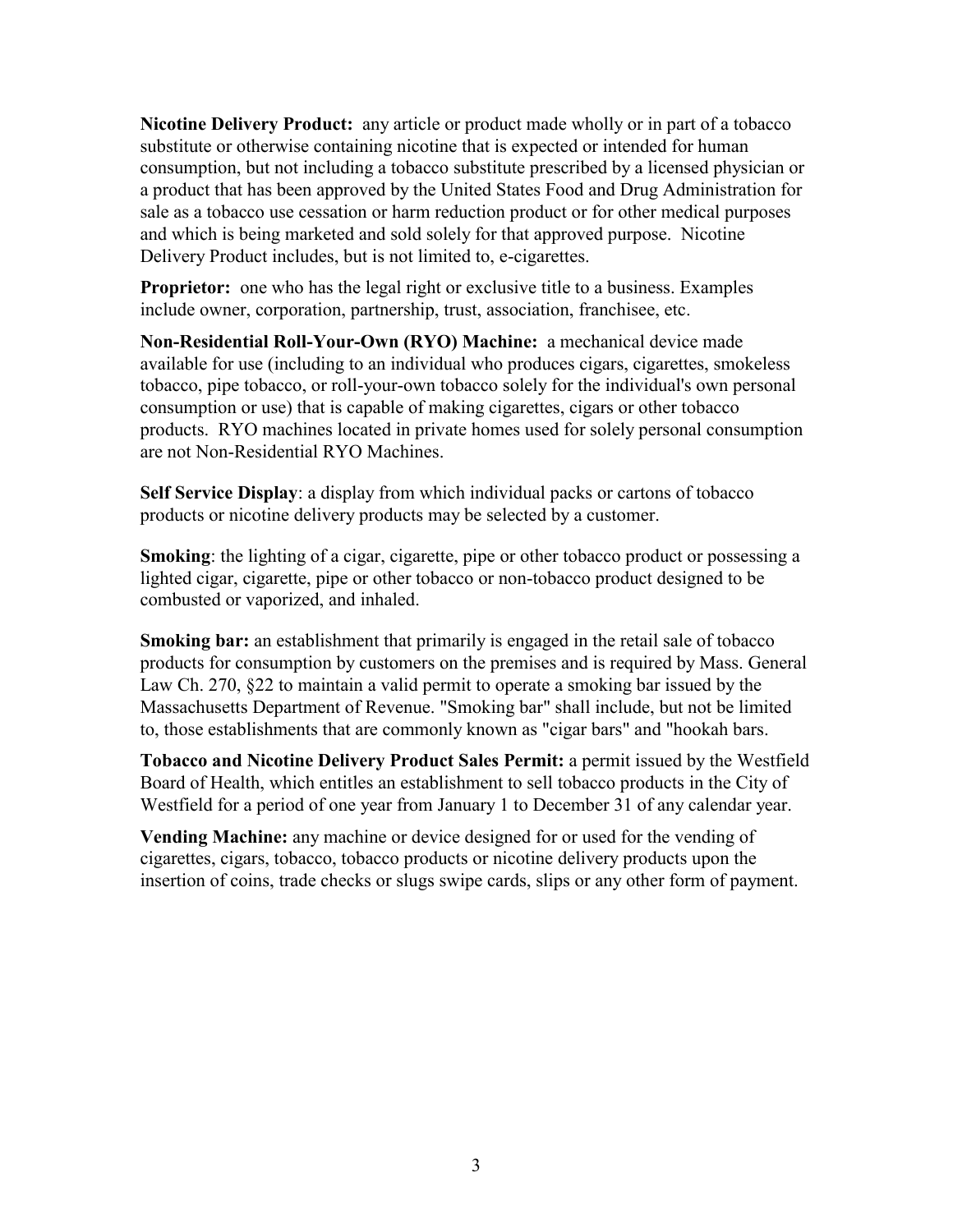## **SECTION 2 "RESERVED**

# **SMOKING POLLUTION CONTROL SECTION 3**

## **3.1** "REGULATION PROHIBITING SMOKING IN CERTAIN AREAS"

It shall be the responsibility of the employer to provide a smoke free environment for all employees working in an enclosed workplace. Smoking is hereby prohibited in Westfield in accordance with M.G.L. Ch. 270, §22 (commonly known as the "Smoke-free Workplace Law). Pursuant to M.G.L. Ch. 270, §22(j) smoking is also hereby prohibited in smoking bars. The use of e-cigarettes is prohibited wherever smoking is prohibited per M.G.L. Ch. 270, §22 and Section 4(c) of this regulation.

## **3.2 "**REGULATIONS PROHIBITING SMOKING IN MEMBERSHIP ASSOCIATIONS IN WESTFIELD, MASSACHUSETTS"

Approved by the Westfield Board of Health on October 11, 2006.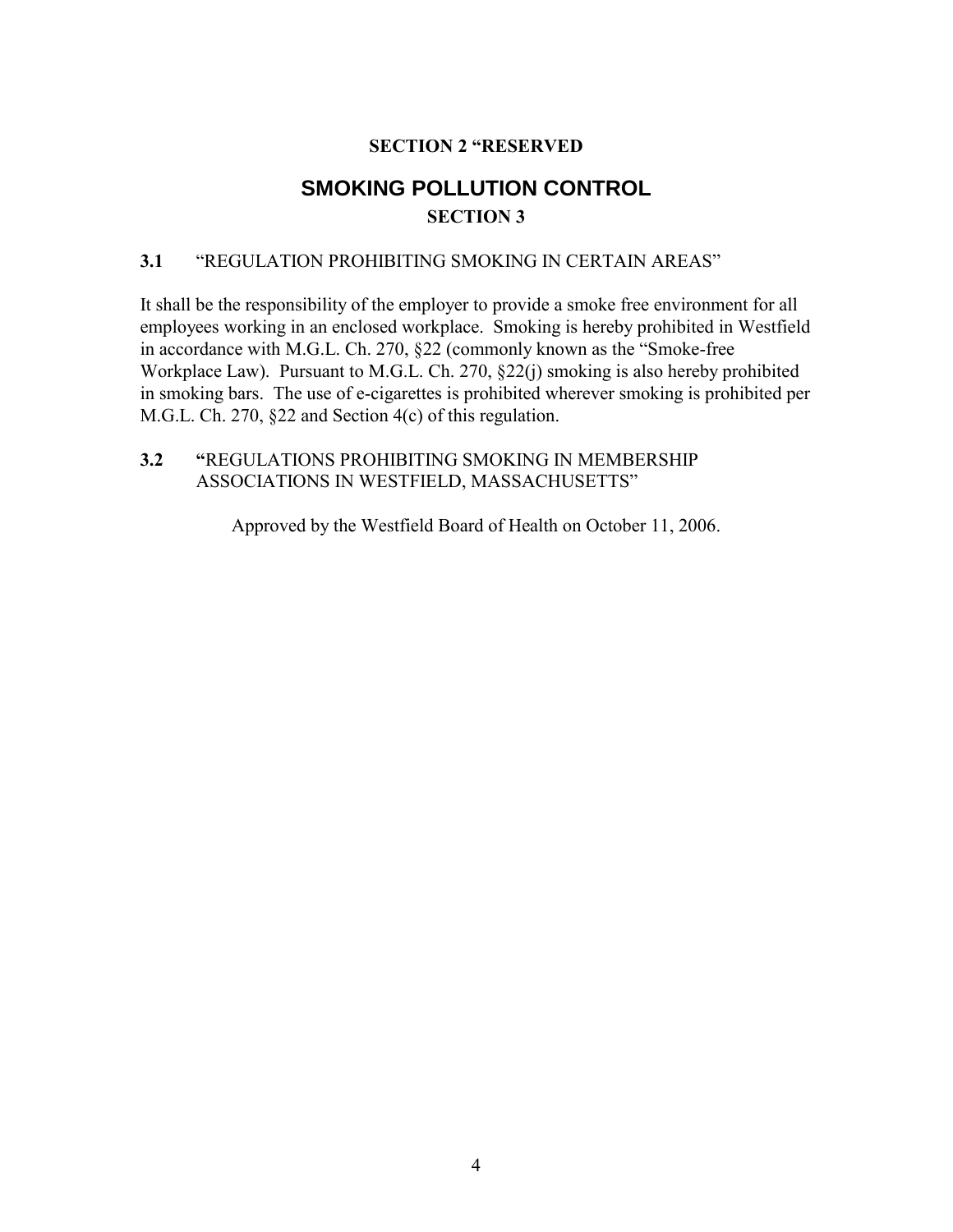## **REGULATIONS AFFECTING MINORS ACCESS TO TOBACCO AND NICOTINE DELIVERY PRODUCTS SECTION 4**

#### **Findings:**

The Westfield Board of Health finds cigarette smoking and other tobacco use by minors to be a continuing problem with grave public health consequences. 90% of all smokers begin smoking before age twenty-one and more than 3,000 young people begin to smoke every day in this nation. The average age at which Massachusetts's youth are beginning to smoke is twelve (12) years. In recognition of the Surgeon General's conclusion that nicotine is as addictive as cocaine or heroin, action is needed to curtail the easy access of minors to cigarette, other tobacco products and nicotine delivery products.

#### **Purpose:**

Accordingly, the Westfield Board of Health finds and declares that the purpose of these regulations is to implement a strict and enforceable system to prevent the illegal sale of cigarettes, other tobacco products and nicotine delivery products to minors.

The successful implementation of these regulations requires a cooperative effort and mutual respect on the part of smokers, non-smokers, employers and employees.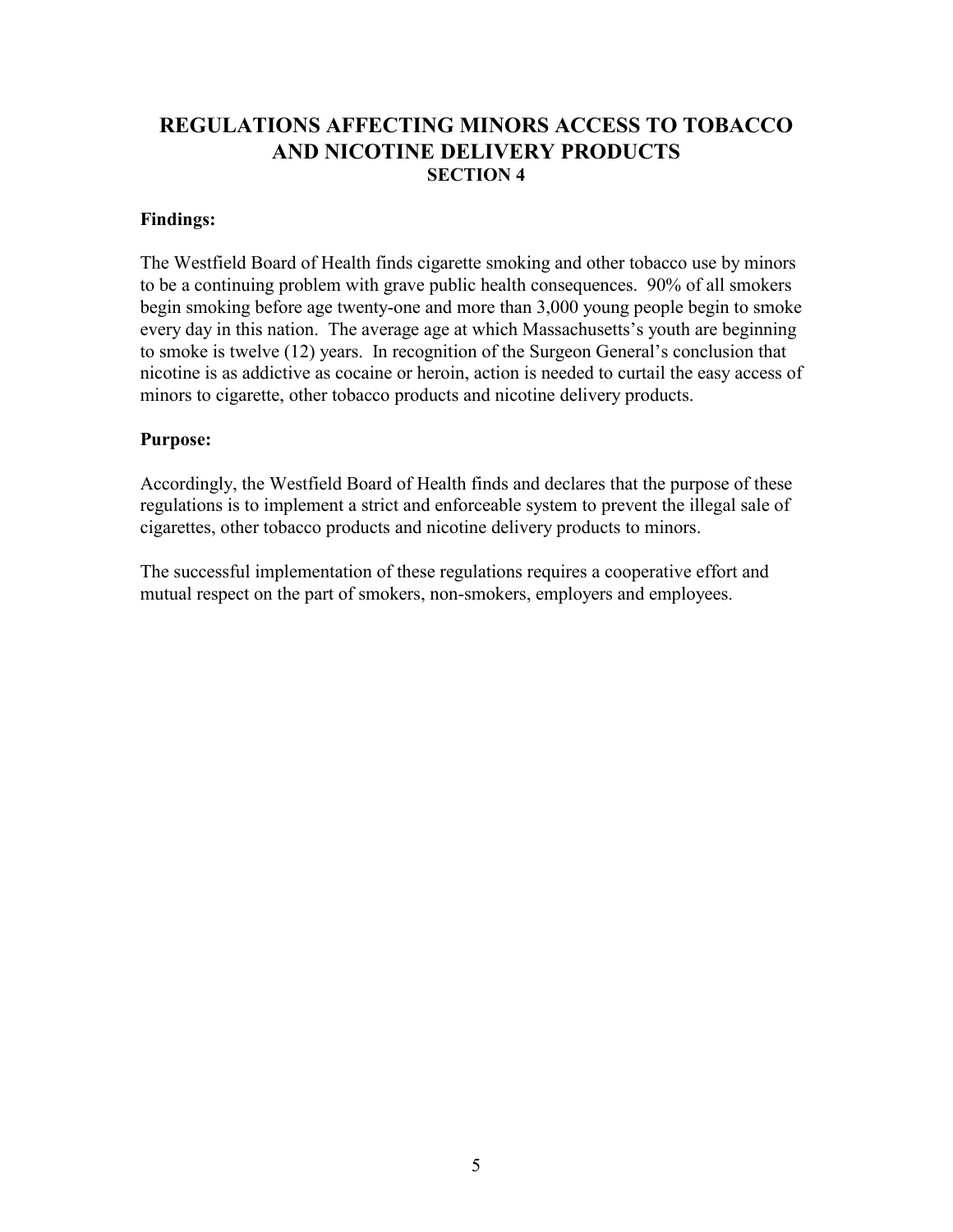## **SECTION 5**

## **Prohibitions**

## **5.1 Self Service Displays**

Self Service Displays within the City of Westfield from which individual packs or cartons of tobacco products or nicotine delivery products may be selected by a customer will be banned as of January 1, 1996. All humidors including, but not limited to, walk-in humidors must be locked.

#### **5.2 Tobacco and Nicotine Delivery Product Sales to Minors**

- 1. In conformance with Massachusetts General Laws, Chapter 270, Section 6, whoever sells a cigarette, chewing tobacco, snuff or any tobacco in any of its forms to any Person under the age of twenty-one (21) or, not being his parent or guardian, gives a cigarette, chewing tobacco or snuff, or tobacco in any of its forms to any person under the age of twenty-one shall be punished according to the fine schedule set forth in Section 7 of this Regulation.
- 2. No person shall sell tobacco products or nicotine delivery products or permit tobacco products or nicotine delivery products to be sold to a minor, or not being the minor's parent or legal guardian, give tobacco or nicotine delivery products to a minor.
- 3. Each person selling or distributing tobacco products or nicotine delivery products shall verify the age of the purchaser by means of government-issued photographic identification containing the bearer's date of birth that the purchaser is 21 years old or older. Verification is required for any person under the age of 27. A written note or telephone communication from a parent or guardian will not be sufficient to allow a person under age twenty-one (21) to purchase a tobacco product or a nicotine delivery product.
- 4. All retail sales of tobacco and nicotine delivery products must be face-to-face between seller and buyer.

No person or entity selling tobacco products or nicotine delivery products shall allow anyone to sell cigarettes, other tobacco products or nicotine delivery products until such employee reads the Board of Health regulations and State laws regarding sale of tobacco. Each person selling tobacco or nicotine delivery products shall sign a statement supplied by the Health Department that states that he/she has read the State law and the City's tobacco control regulation. This signed statement is to be kept on file for review by the Board of Health representative at time of inspection. A copy of the City's Tobacco Control Regulation is to be located in each establishment for reference as needed.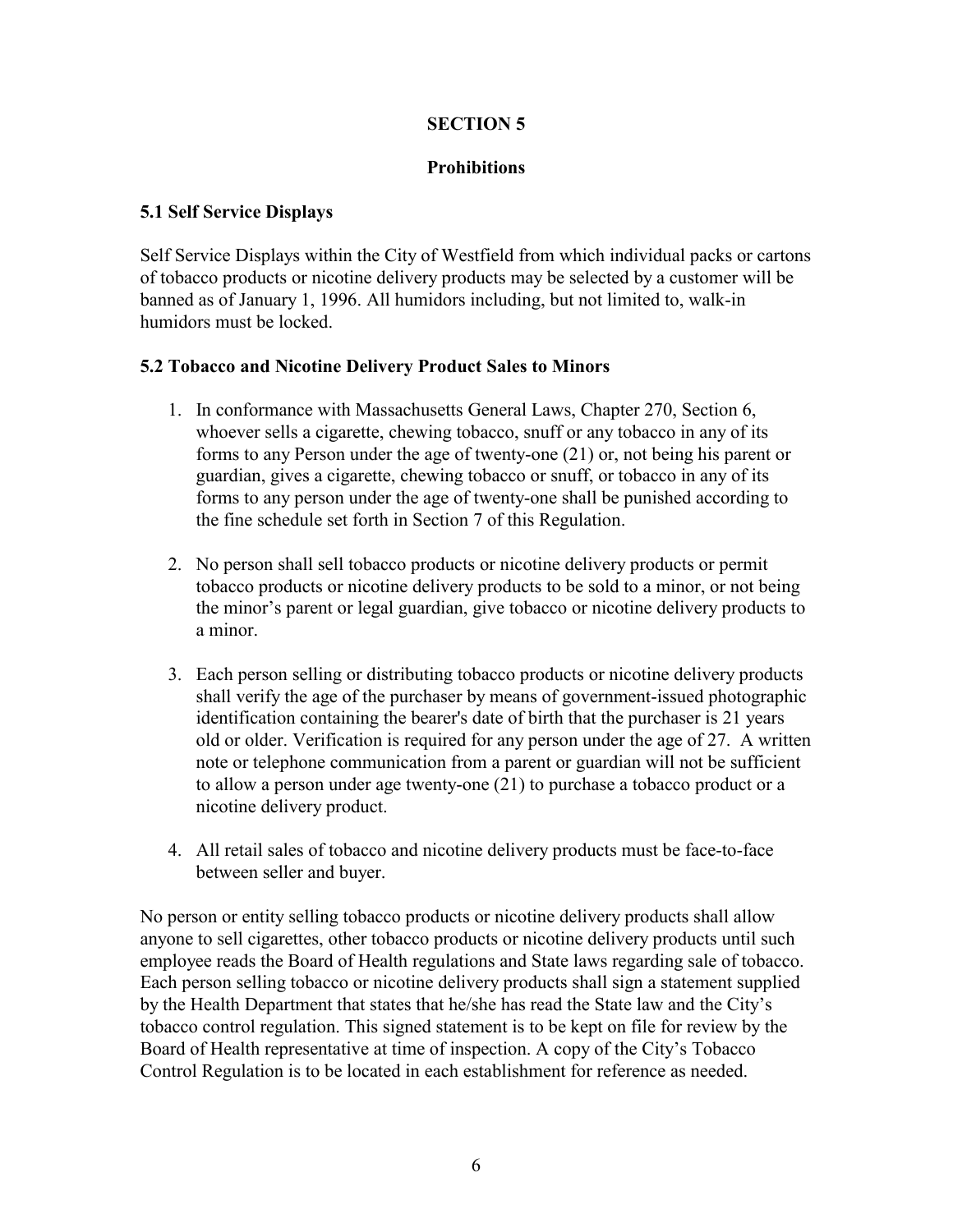## **5.3 Vending Machines**

It shall be unlawful to sell or distribute any tobacco product or any nicotine delivery product through a vending machine or any other device used in the sale or distribution of tobacco products or nicotine delivery products within the city of Westfield.

## **5.4 Out-of-Package Sales Prohibited**

No person or entity may sell or cause to be sold, or distribute or cause to be distributed, cigarettes out of the manufacturer's package with required health warnings. Sale or distribution of tobacco products in any form other than an original factory-wrapped package is prohibited including single cigarettes.

## **5.5 Free Distribution/Samples**

No person shall distribute, or cause to be distributed, any free samples tobacco product or any nicotine delivery product, as defined herein. No means, instruments or devices that allow for the redemption of any tobacco products, as defined herein, for free or cigarettes at a price below the minimum retail price determined by the Massachusetts Department of Revenue shall be accepted by any permit holder.

## **5.6 Prohibition of the Sale of Tobacco and Nicotine Delivery Products by Health Care Institutions**

No health care institution located in Westfield shall sell or cause to be sold tobacco products, as defined herein. No retail establishment that operates or has a health care institution within it, such as a pharmacy, optician/optometrist or drug store, shall sell or cause to be sold tobacco products, as defined herein.

## **5.7 Prohibition of the Sale of Tobacco and Nicotine Delivery Products by Educational Institutions**

No educational institution located in Westfield shall sell or cause to be sold tobacco products, as defined herein. This includes all educational institutions as well as any retail establishments that operate on the property of an educational institution.

## **5.8 Non-Residential Roll-Your-Own Machines:**

All Non-Residential Roll-Your-Own machines are prohibited.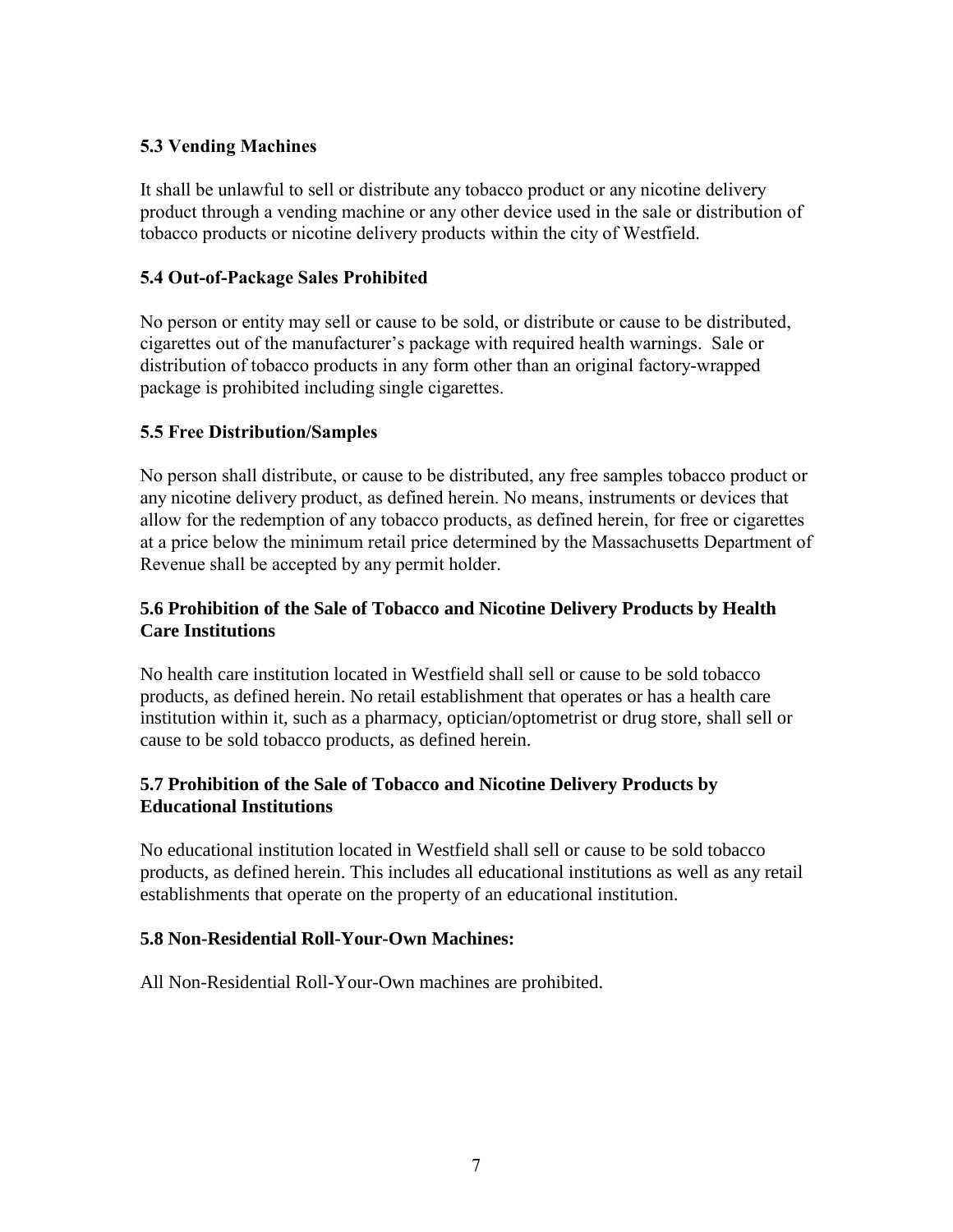#### **Section 6**

#### **Tobacco and Nicotine Delivery Product Sales Permit**

The Westfield Board of Health finds it necessary to monitor compliance of M.G.L. 270, section 7 and the sale of nicotine delivery products by permitting all tobacco and nicotine delivery product vendors in the City of Westfield.

- a. The Board of Health of the city of Westfield will issue a "Tobacco and Nicotine Delivery Product Sales Permit" that will specify the name, address, and approved location per the Board of Health of the city of Westfield or their designated agent(s) for retailers who sell tobacco products or nicotine delivery products. No person shall sell or otherwise distribute tobacco or nicotine delivery products at retail within the City of Westfield without first obtaining a "Tobacco and Nicotine Delivery Product Sales Permit" issued annually by the Westfield Board of Health.
- b. As part of the application process, the applicant will be provided with the City of Westfield Board of Health Tobacco Control Regulations. A copy of the regulations are to be kept in each establishment for reference as needed. Each applicant is required to sign a statement declaring that the applicant has read said regulations and that the applicant is responsible for instructing any and all employees who will be responsible for tobacco and/or nicotine delivery product sales regarding both state laws regarding the sale of tobacco and this regulation.
- c. Each applicant who sells tobacco is required to provide proof of a current tobacco sales license issued by the Massachusetts Department of Revenue before a Tobacco and Nicotine Delivery Product Sales Permit can be issued.
- d. The fee for a Tobacco and Nicotine Delivery Product Sales Permit shall be determined by the Westfield Board of Health. All such permits shall be renewed annually by January 1.
- e. A separate permit is needed for each retail establishment selling tobacco and/or nicotine delivery products.
- f. Each Tobacco and Nicotine Delivery Product Sales Permit shall be displayed at the retail establishment in a conspicuous place.
- g. No Tobacco and Nicotine Delivery Product Sales Permit holder shall allow any employee to sell cigarettes, other tobacco products or nicotine delivery products until such employee has been provided an opportunity to read this regulation and applicable state laws.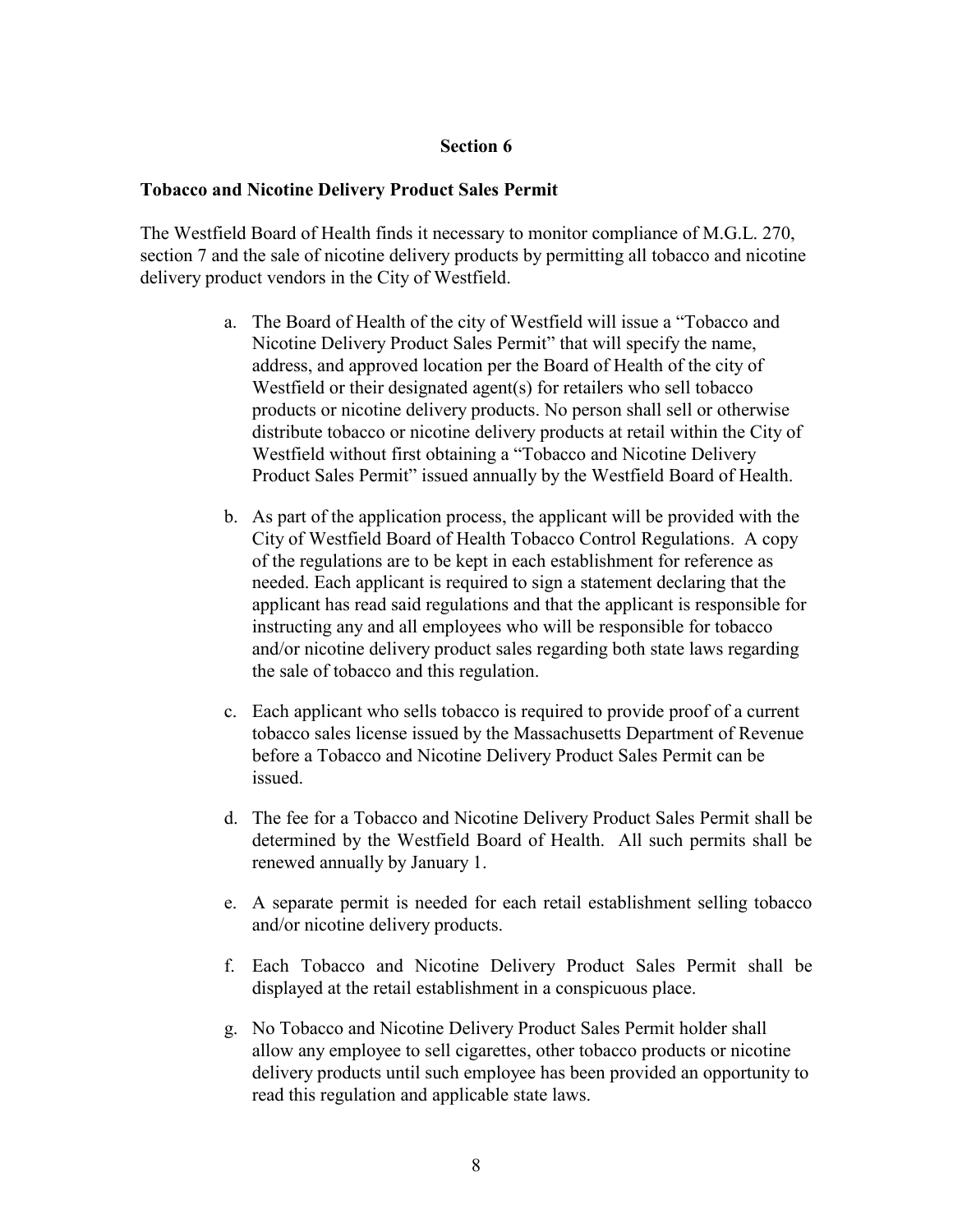- h. Issuance of a Tobacco and Nicotine Delivery Product Sales Permit is subject to the discretion of the Board of Health and shall be conditioned on an applicant's consent to unannounced, periodic inspection of his/her retail establishment to ensure compliance with this regulation.
- i. At any given time, there shall be no more than fifty-five (**55)** Tobacco and Nicotine Delivery Product Sales Permits issued in Westfield. No permit renewal will be denied based on the requirements of this subsection except any permit holder who has failed to renew his or her permit within thirty (30) days of expiration will be treated as a first-time permit applicant. New applicants for permits who are applying at a time when the maximum number of permits have been issued will be placed on a waiting list and will be eligible to apply for a permit on a "first-come, first-served" basis as issued permits are either not renewed, revoked, or are returned to the Board of Health. If no new permits are available, applicants may apply for a variance to the Board of Health which may or may not be granted at their discretion.

#### **Non-Transferability**

A "Tobacco and Nicotine Delivery Product Sales Permit" is non-transferable when ownership of a business changes hands. New owners must apply for and receive a Tobacco and Nicotine Delivery Product Sales Permit with the new owner's name and address on it before the start date of new ownership. A new owner's Tobacco and Nicotine Delivery Product Sales Permit will be given at the time of the inspection prior to opening under new ownership. If the same owner changes location a new permit will be issued with the new address. The Board of Health must be notified of the address change prior to the move so that the new permit can be issued at the time of the inspection of the new location.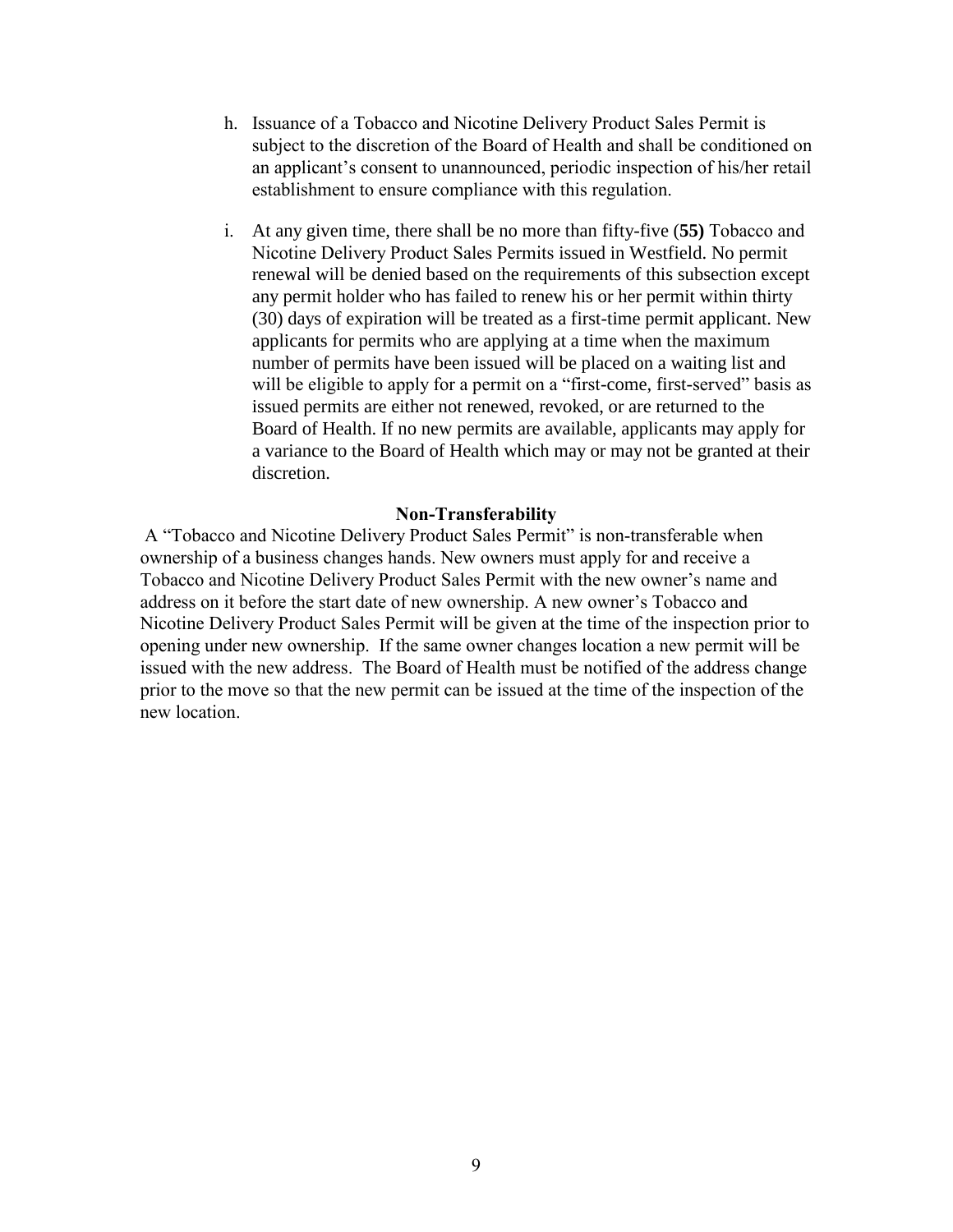## **SECTION 7**

#### **Suspension of Permit/Penalties:**

The Board of Health of the City of Westfield shall provide written notice to the permittee of the intent to suspend a Tobacco and Nicotine Delivery Product Sales Permit. The notice shall contain the reasons for the suspension and establish a date and time for a hearing. The date of the hearing shall be no earlier than seven (7) days after the date of said notice. The permittee shall have an opportunity to be heard at such hearing and shall be notified of the Board's decision and reasons in writing.

1. The proprietor of any establishment selling tobacco or nicotine delivery products to any person under age twenty-one (21) shall be held responsible and be subject to the following penalties which shall be paid within fourteen (14) calendar days. Failure to pay fine may result in revocation of "Tobacco and Nicotine Delivery Product Sales Permit" until the fine has been paid:

## a). **In the case of a first violation, the permittee shall be fined one hundred dollars (\$100) and shall be notified in writing of penalties levied for further violations.**

b). **In the case of a second violation within a 12 month period, the permittee shall be fined two hundred dollars (\$200) and shall be notified in writing of penalties levied for further violations.**

c). **In the case of a third violation within a 12 month period, the permittee shall be fined three hundred dollars (\$300) and the permit shall be suspended for seven (7) consecutive calendar days.**

d). **In the case of a fourth or subsequent violation within a 12 month period, the permittee shall be fined three hundred dollars (\$300) and the permit shall be suspended for thirty (30) consecutive calendar days.** 

2. During such time that a "Tobacco and Nicotine Delivery Product Sales Permit" has been suspended for violations of this Regulation, all tobacco products and nicotine delivery products must be removed from the premises or boxed and sealed in a manner determined by the Board of Health. Any person or entity selling any tobacco products or nicotine delivery products without said permit shall be fined according to this Section until said permit is reinstated by the city of Westfield or its designated agent(s).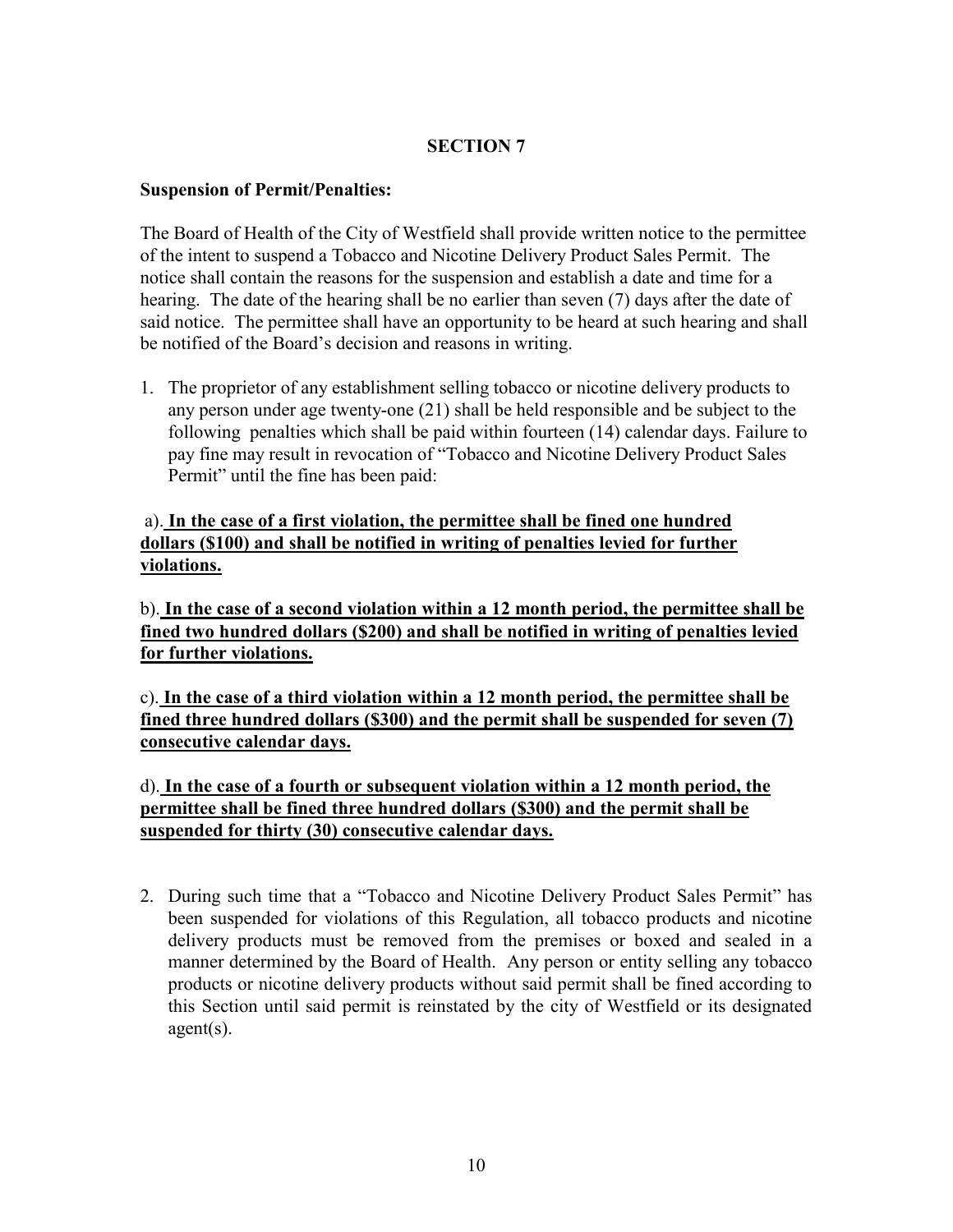3. Any proprietor selling tobacco or nicotine delivery products without a valid Tobacco and Nicotine Delivery Product Sales Permit shall be fined two hundred dollars (\$200) per day.

4. Any proprietor in charge who fails to comply with any other of these provisions shall be fined fifty dollars (\$50.00) for each day the violation exists.

#### **SECTION 8 "RESERVED"**

#### **SECTION 9**

#### **Posting**

In conformance with Massachusetts General Laws, Chapter 270, Section 7, A COPY OF MASSACHUSETTS GENERAL LAWS, CHAPTER 270, SECTION 6 shall be posted conspicuously by the owner or other person in charge thereof in the shop or other place used to sell cigarettes at retail.

The notice to be posted shall be that notice provided by the Massachusetts Department of Public Health stating that the sale of tobacco products to persons under age twenty-one (21) is prohibited. Such notice shall be at least forty-eight (48) square inches and shall be posted at each cash register in such a manner so that it may be readily seen by a person standing at or approaching the cash register. Such notice shall directly face the purchaser and shall not be obstructed from view or placed at a height of less than four feet or higher than six feet. Such notice shall be placed on each cash register or at an instance of not greater than four (4) feet from each cash register.

The owner or other person in charge of a shop or other place used to sell Nicotine Delivery Products at retail shall conspicuously post a sign stating that "The sale of Nicotine Delivery Products to minors under 21 years of age is prohibited." The owner or other person in charge of a shop or other place used to sell e-cigarettes at retail shall conspicuously post a sign stating that "The use of e-cigarettes at indoor establishments may be prohibited by local law." The notices shall be no smaller than 8.5" by 11" and shall be posted conspicuously in the retail establishment or other place in such a manner so that they may be readily seen by a person standing at or approaching the cash register. These notices shall directly face the purchaser and shall not be obstructed from view or placed at a height of less than four (4) feet or greater than nine (9) feet from the floor.

Whoever violates this provision shall be subject to a fine of fifty dollars (\$50). Any person unlawfully removing a copy so posted while said premises are used for the sale of cigarettes shall be punished by a fine of ten dollars (\$10).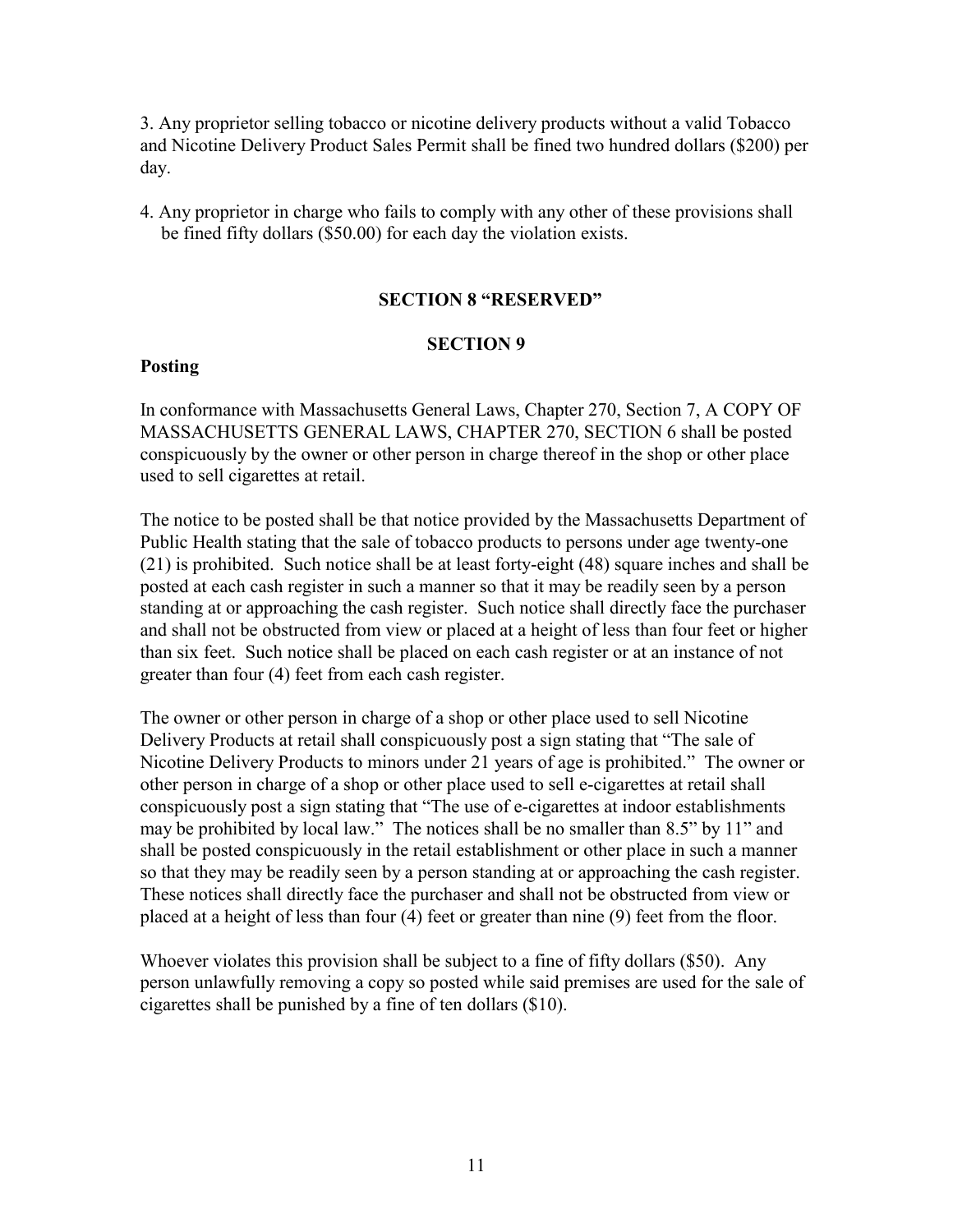#### **SECTION 10**

#### **Enforcement**

The Board of Health or its enforcement officer(s) shall enforce these regulations.

#### **SECTION 11**

#### **Severability**

If any provision, clause, sentence or paragraph of this regulation or the application thereof to any person or circumstances shall be held invalid or unenforceable, the other provisions shall not be affected thereby, but shall continue in full force and effect.

#### **EFFECTIVE DATE**

This regulation shall become effective as of January 1, 1996, unless otherwise provided herein.

Date of Board of Health Vote: September 7, 1994

Revisions: January 4, 1995 October 4, 1995

| Board of Health Members:   | William C. Aiken, Chairman   |
|----------------------------|------------------------------|
|                            | William Long, M.D., Member   |
|                            | Juanita Hibert, R.N., Member |
| Director of Public Health: | Daniel Reardon               |
| Health Inspector:          | Barry Searle                 |

Revisions: March 10, 1999/April 14,1999

| Board of Health Members:<br>Director of Health:<br>Sanitarian<br><b>Tobacco Control Director:</b> | Juanita Hibert, R.N. Chairperson<br>John Lehman, R.Ph. Member<br>Stan Strzempko, M.D. Member<br>Daniel Reardon<br><b>Barry Searle</b><br>Phyllis Ratte' |
|---------------------------------------------------------------------------------------------------|---------------------------------------------------------------------------------------------------------------------------------------------------------|
| Revision:<br>June 18, 2008                                                                        |                                                                                                                                                         |
| Board of Health Members:                                                                          | Juanita Hibert, R.N. Chairperson<br>John Lehman, R.Ph. Member<br>$\chi$ tan $\chi$ trzemn $k$ o M $\Omega$ Member                                       |

|                                          | Stan Strzempko, M.D. Member |
|------------------------------------------|-----------------------------|
| Director of Health:                      | Daniel Reardon              |
| Code Enforcement Inspector: Joseph Rouse |                             |